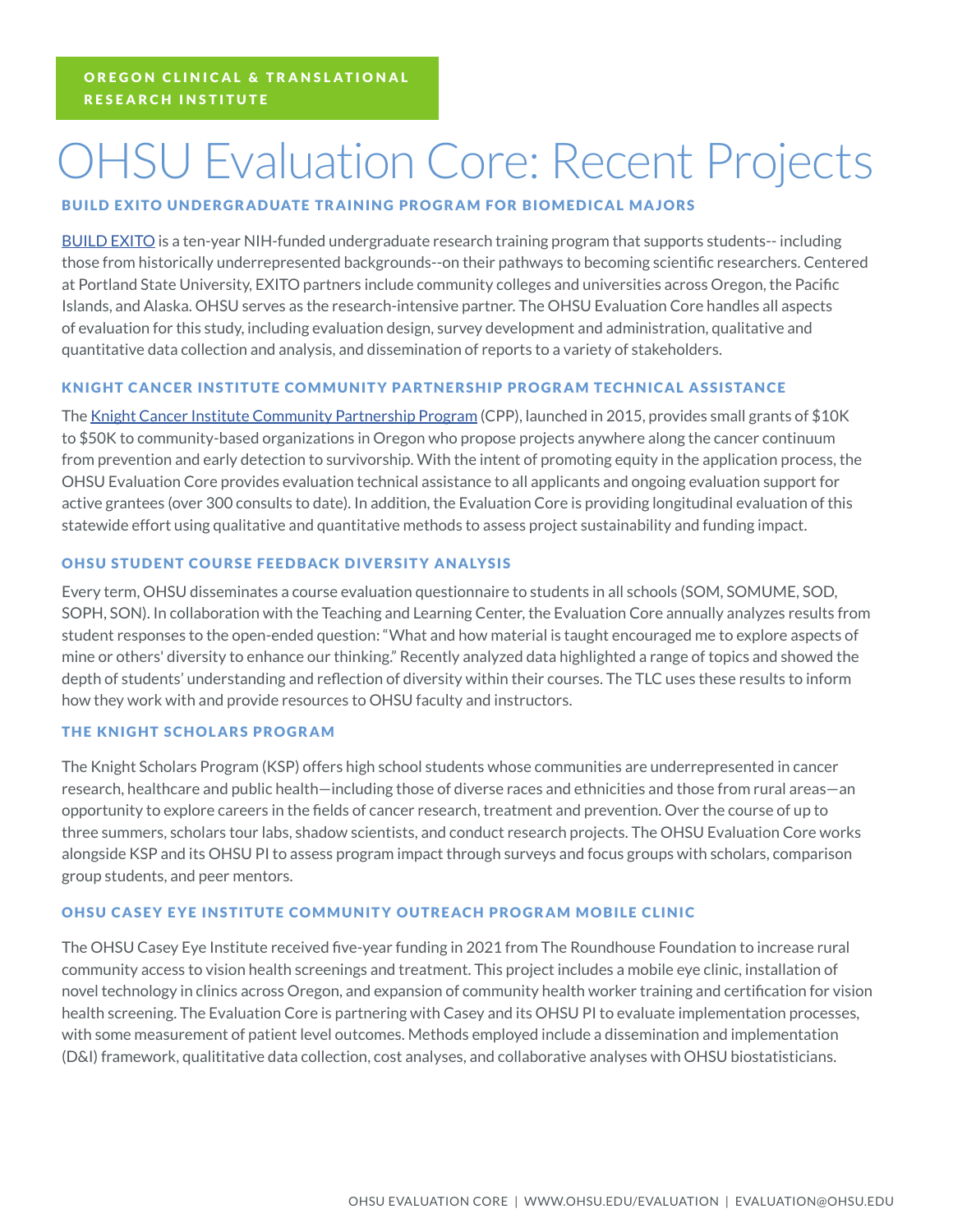# OHSU Evaluation Core: Recent Projects

### OPTIMIZING STROKE PROPHYLAXIS FOR ACUTE ATRIAL FIBRILLATION WITH AN ELECTRONIC CLINICAL DECISION SUPPORT TOOL

Atrial fibrillation is a common heart rhythm disorder and is responsible for up to 1.2 million Emergency Department (ED) visits per year. Oral anticoagulants (OACs) prevent strokes, yet clinicians rarely prescribe OACs during an ED visit, leading to delayed and fragmented care. By implementing a clinical decision support tool consistent with evidence-based guidelines and optimizing the tool through feedback from clinicians and patients, this research plan has the potential to improve both the transition of care for ED patients with AF and long-term clinical outcomes. Working with the OHSU PI, the OHSU Evaluation Core is managing qualitative evaluation activities, including tool design, interviews with patients and providers, and data analysis.

### OREGON HEALTH AUTHORITY ORAL HEALTH WORKFORCE

In 2018, Oregon Healthy Authority (OHA) received a four-year grant from the Health Resources and Services Administration (HRSA) to increase oral health workforce capacity in several rural counties designated as Dental Health Professional Shortage Areas (HPSAs). The Evaluation Core is providing longitudinal evaluation of this grant, including: ongoing measurement and analysis of dental workforce statistics, conducting interviews with clinic administration, and piloting a tool to better understand strengths and challenges in recruitment and retention of dental providers.

#### NIH'S ICITE - APPROXIMATE POTENTIAL TO TR ANSLATE (APT)

The translation of academic drug discoveries to clinical trials and novel therapeutics has been historically challenging. The analytic tool, iCite was built by the NIH Office of Portfolio Analysis to help researchers and evaluators identify the translatability of scientific research. The iCite algorithm assigns a score of Approximate Potential to Translate (APT) through a machine-learning based prediction model. Publications more likely to receive a clinical citation are given a higher APT score. We applied iCite to over 40,000 publications containing PubMed IDs associated with OHSU and the Portland VA from the Scopus publication database. The result was a list of basic science researchers with a high potential to translate their research. Our goal is to work with these investigators to increase their chances of translating research.

#### OHSU RESEARCH METRICS

The OHSU Evaluation Core team includes a data scientist who is responsible for aggregating OHSU data to inform clinical research metrics. These metrics include Informatics data warehouse utilization and satisfaction, research workforce demographics, efficiency metrics such as turnaround times, accrual to clinical trials metrics, and levels of participation by OHSU patients in clinical research. For an example of this published work, please see our recent paper: From bedside to benchmarks: A physician-scientist workforce dashboard for biomedical research institutions.

#### RSTUDIO CONNECT & THE OCTRI DASHBOARD SERVICE

Data dashboards are information management tools that help track, analyze and visualize data collected through research. They are customized to present key indicators and metrics as they relate to collected data. Dashboards are built to meet the specific needs of the data itself, the research team and the department they are made for. They can also be integrated with API-connections--allowing for real-time data updating through databases such as RedCap. Our data dashboards are housed on RStudio Connect. RStudio Connect is a publishing platform that allows us to create and share your dashboard through an easily accessible link within the security of the OHSU VPN.